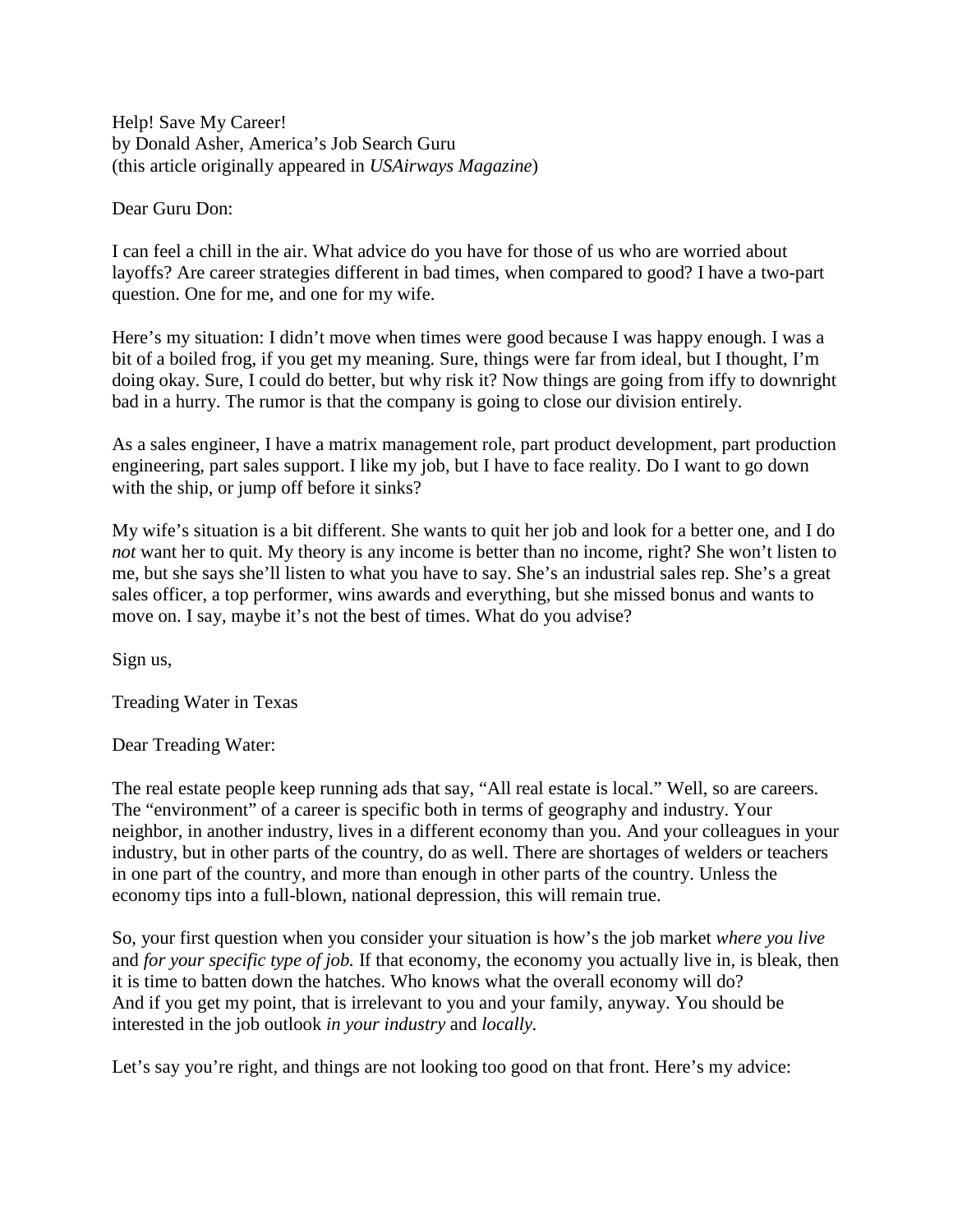First, shut down spending entirely. Sure, it's best for the nation's economy if you go out and spend to your last dollar short of bankruptcy, but that's not what's good for *your* family. Let someone else go broke supporting the world economic system. You can sit this one out. You can take care of your own. No fancy foreign vacations. No remodel jobs. No new cars. No kids off to expensive universities when a cheaper option is also available. Consider downsizing your housing--or even renting your vacation house or getting a roommate if those ideas fit with your lifestyle at all.

I have watched wealthy clients crash and burn because they could not or would not control their spending during a time of unemployment. One earned \$865,000 a year and went absolutely bankrupt, because he insisted on keeping a house in New York and another in Los Angeles. His career devolved into nothingness because he could not stay afloat long enough to get another job.

Another bought a brand new Mercedes sport coupe, in spite of the fact he had perfectly good luxury cars in his garage already. He was unemployed for another two years, and desperate for money by the end. Be smart and be frugal.

**Second, keep a job if you've got one.** Your wife can look for another job from the comfort of her employer's office. Sure, she's mad because she missed bonus, but she'll be a lot more frustrated if her unemployment drags on too long. And it really is true: It's easier to look for a job while you have one.

A contracting economic sector is a truly heartless game of musical chairs. Those with the most skills, the most recent accomplishments to brag about, the most degrees, certificates and credentials, they're going to find a seat. Anyone new, old, slow, or slightly goofy looking is going to lose out. One factor compounding this problem is that jobseekers are the most selfdelusional people in the world; they always overestimate their own desirability and underestimate the competition.

One of my brightest and most talented friends quit a development planning job during a contraction in the local real estate market, and spent 24 months piecing together a living from consulting assignments before the market picked back up.

**Third, don't go down with the ship.** The data are in, and it's official now: Being the last fired by a tanking company results in a longer job search than bailing before the last wave. Layoffs work like this: The first wave is a few high performers who were unlucky enough to be in a targeted area, and a lot of deadwood that the company is delighted to have an excuse to unload. So missing the first wave is not a bad thing. But by the time the company gets to the last few, it's not the most talented who are left, but the most loyal and least marketable. You don't want to be either of these. Don't be too loyal, because it's not in your self interest. By the last wave, the marketplace has already absorbed the employees your company has been hemorrhaging ahead of you. You're entering a saturated market.

**Fourth, don't be the last one to turn out the lights in your area.** If the downturn is not just your industry, but your *region,* and you and your spouse lose your jobs, get in your car and go